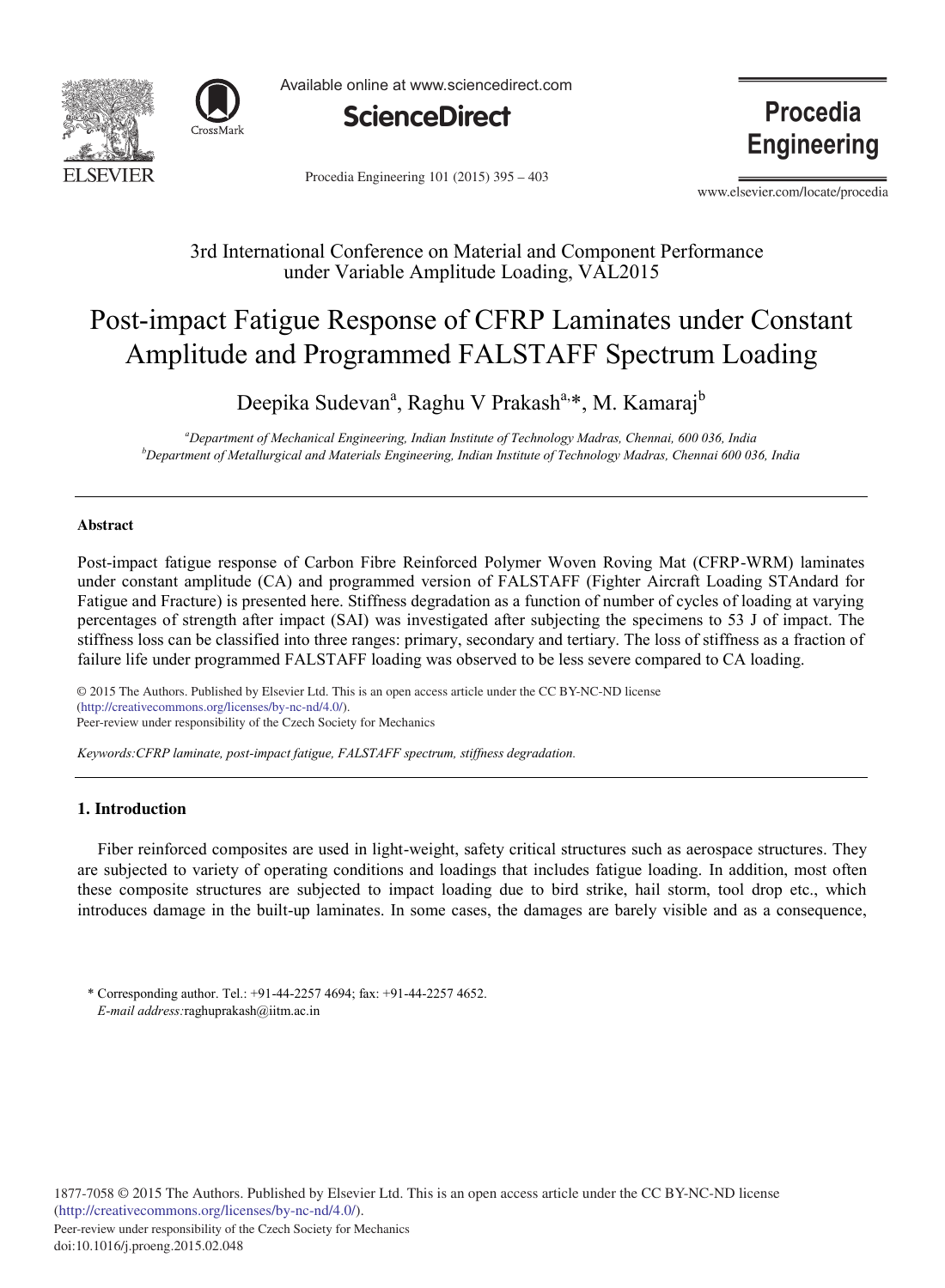these structures may be operated without realizing the presence of damage in the laminates. This results in accelerated damage progression in these composite materials, which can reduce the residual strength carrying capability as well as residual life. Primary causes of damage progression are: micro-damage, transverse matrix cracking, de-lamination, and fiber-failure [1]. The purpose of this research is to examine the fatigue response of CFRP laminates in the un-impacted and impacted conditions under constant amplitude loading and for the case of an impacted laminate, under a programmed European standard Fighter Aircraft Loading Spectrum (FALSTAFF) under tension-tension loading conditions. The response of laminates to fatigue loading was evaluated through stiffness variation as a function of the number of applied cycles of loading. Highsmith and Reifsnider [2] have correlated the stiffness reduction due to fatigue cycling with transverse cracking, crack density and transverse crack growth in the laminates. The authors have proposed a critical damage state, also referred to as 'characteristic damage state'. Similar approach has been followed by Camponeschi and Stinchcomb [3], Talreja [4] and Ogin et al [5].

Hoover et al [6] conducted a study correlating the stiffness reduction during a tensile test with the crack density through a linear relationship. Interestingly, they reported a three stage damage progression: first stage where there is no transverse cracking, second stage where there is a linear stiffness degradation where almost all transverse cracks initiated and the final stage where there is a significant drop in stiffness, which is due to large scale de-lamination of the laminate. Takada et al [7] conducted fatigue studies on cross-ply carbon fiber composites to understand the phenomenon of de-lamination initiation and crack density during fatigue loading. The observed damage modes in laminates were: matrix cracking, de-lamination and fiber fracture. Matrix cracking and de-lamination lead to loss of stiffness during fatigue loading. Wharmby et al [1] studied the damage accumulation during cyclic loading through the use of digital image correlation technique and measurement of stiffness reduction. One of the advantages of stiffness measurement is that it can be on-line monitored without any test interruption (unlike the case of C-scan imaging). Salkind [8] had suggested that changes in stiffness can be used to measure fatigue damage in composites. One of the negative aspects of stiffness measurement is that it cannot clearly delineate the different types of failure mechanisms during fatigue loading, such as, matrix cracking, de-lamination. Whitworth [9] found that this method of measuring stiffness reduction can be used to build a mathematical relationship between residual stiffness and other material properties, such as, residual strength and remnant fatigue life. Stiffness reduction data was obtained for  $\left[\frac{+}{-45/90} \right]$ <sub>s</sub> laminates and  $\left[\frac{0}{2} \right]$ <sub>s</sub> cross-ply CFRP laminates. The rate of stiffness reduction was found to be inversely proportional to the number of cycles to failure. The initial drop in stiffness was ascribed to the accumulation of matrix cracking while the saturation state was due to de-lamination mode of failure. It was also observed that the proportion of laminate life for which transverse cracks initiate and saturate was the same regardless of the applied load level during fatigue cycling. Most of the observations relate to constant amplitude fatigue cycling of cross-ply laminates without any defect/impact damage.

Behesty and Harris [10] studied the fatigue behavior of CFRP laminates after low velocity impact damage and observed that low velocity impact damage (1-5 J) had very little impact on tensile residual strength of composites, but the effect was significant while compression strength properties were evaluated through compression after impact tests. The authors also indicated that the constant-life model proposed by Harris [11] can be used to predict fatigue life for low energy impact damaged specimens. Clark and Van Blaricum [12] conducted spectrum loading fatigue tests on impact damaged carbon fiber composite coupons. The impact damage was introduced with 11J indentation and the post-impact damage fatigue response was monitored during a typical fighter aircraft spectrum loading using compression dominated cycles. It was observed that major cycles contribute to fatigue damage under spectrum loading compared to several of small amplitude cycles in the spectrum. Removal of small amplitude cycles did not change the outcome of damage progression during spectrum loading. Significant increase in hysteresis was observed in case of impact damaged coupons during fatigue cycling at 2-5 Hz. High damping ratios (of the order of 0.65-0.7) was observed for a severely damaged coupon cycled at 5 Hz compared to an undamaged coupon which had very low damping ratio ( $\sim 0.057$ ). From the above discussions, it is observed that post-impact fatigue response of composites under spectrum loading is an important area for investigation. This work concentrates on the fatigue response of carbon fiber composites subjected to tension-tension loading both under constant amplitude and under spectrum loading. The concepts of loss of stiffness provide a good measure of performance degradation of the composite material and hence this aspect would be investigated in this study.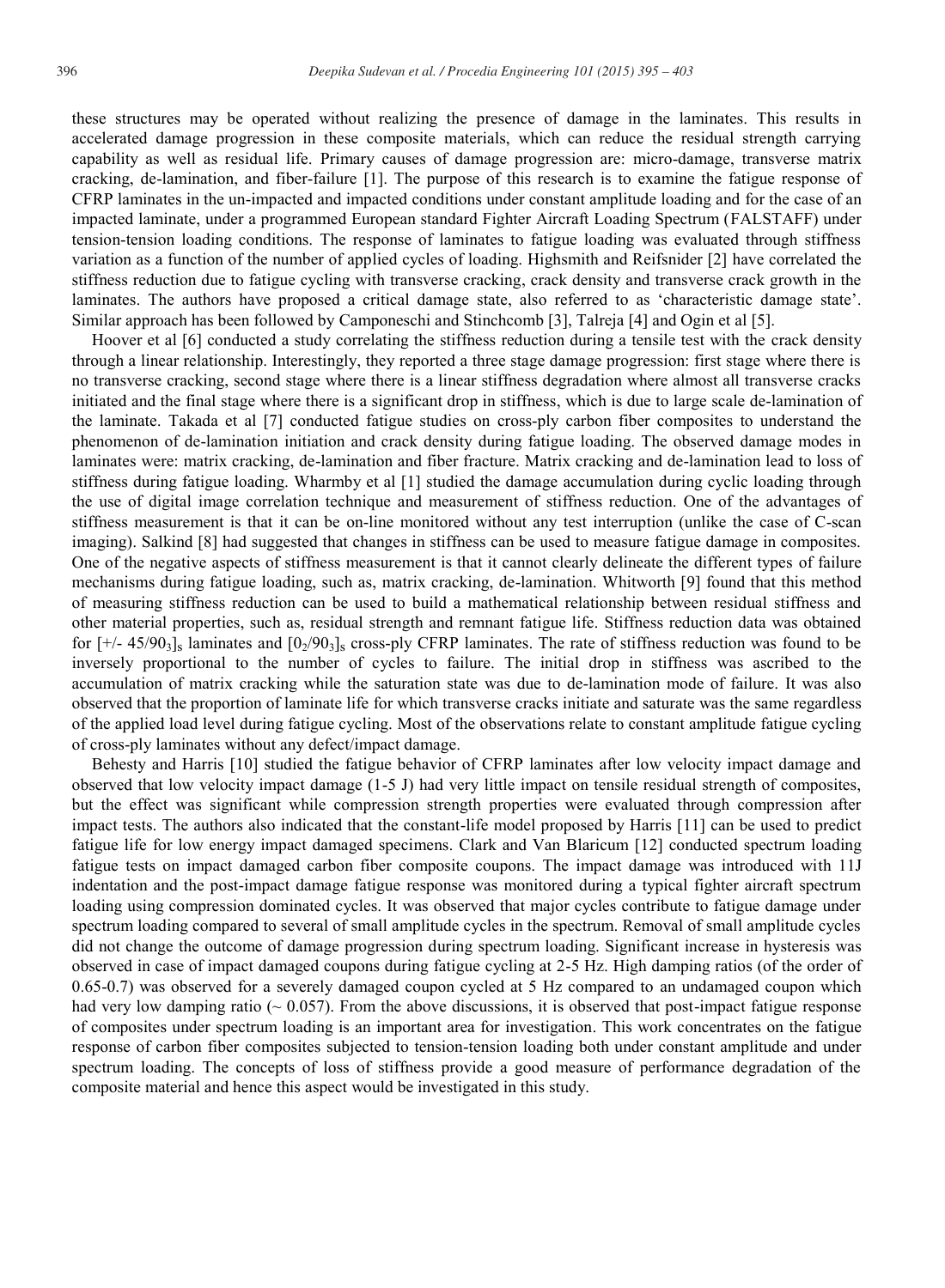#### *2.* **Experimentation**

#### *2.1 Specimen preparation*

Woven carbon fabric of 500 gsm, 0.28 mm thick (HCT 502), sourced from Hindoostan Technical Fabrics was used as the reinforcement in an epoxy resin matrix system consisting of Araldyte® LY 556 (resin) and HY 906 as the hardener. Laminates were prepared using hand layup technique, by laying up 8 layers of [0/90] fabric with epoxy between layers. The laminate was cured at 80 °C for 3 hours to obtain laminates of nominal dimension of 350 x 350 mm with a final thickness of 4.5 mm that includes thickness of woven fabric and epoxy. The test specimens were then sliced using water jet cutting machine to a finish size of 250 x 45 x 4.5 mm thickness. The GFRP end-tabs of 3 mm thickness were fixed using epoxy LY556 and hardener HY991 for tensile specimen and a few fatigue specimens (Fig. 1).



Fig. 1. (a) Pristine specimen; (b) Specimen with end tabs

#### *2.2 Drop impact testing*

An in-house developed drop-impact tester with an impactor of mass 5.2kg and hemispherical tup of nominally 16 mm diameter as shown in Figure 2 was used for causing an impact damage of 53J energy on the composite laminates. The load during impact was measured using a load cell and the displacement was measured using an LVDT that was mounted beneath the drop impactor. The data was recorded online and used for post processing. Figure 3a presents the load-displacement data obtained during one of the drop impact tests on CFRP laminates. The damage zone was observed to be concentrated on the first few layers of the laminate; Representative C-scan image of an impacted specimen is shown in Fig. 2c. Additional C-scan studies are in progress to quantify the damage zone.



Fig. 2. (a) Drop Impact Test Set-up; (b) impactor; (c) typical C-scan image of impacted specimen.

#### *2.3 Tensile and fatigue testing*

Tensile tests were conducted on un-impacted and impacted laminate specimens using a 100 kN-MTS 810 servohydraulic testing machine under displacement control mode at a loading rate of 0.1 mm/min. Typically un-impacted specimens had an ultimate tensile strength of 750 MPa, while impacted specimens had a typical ultimate tensile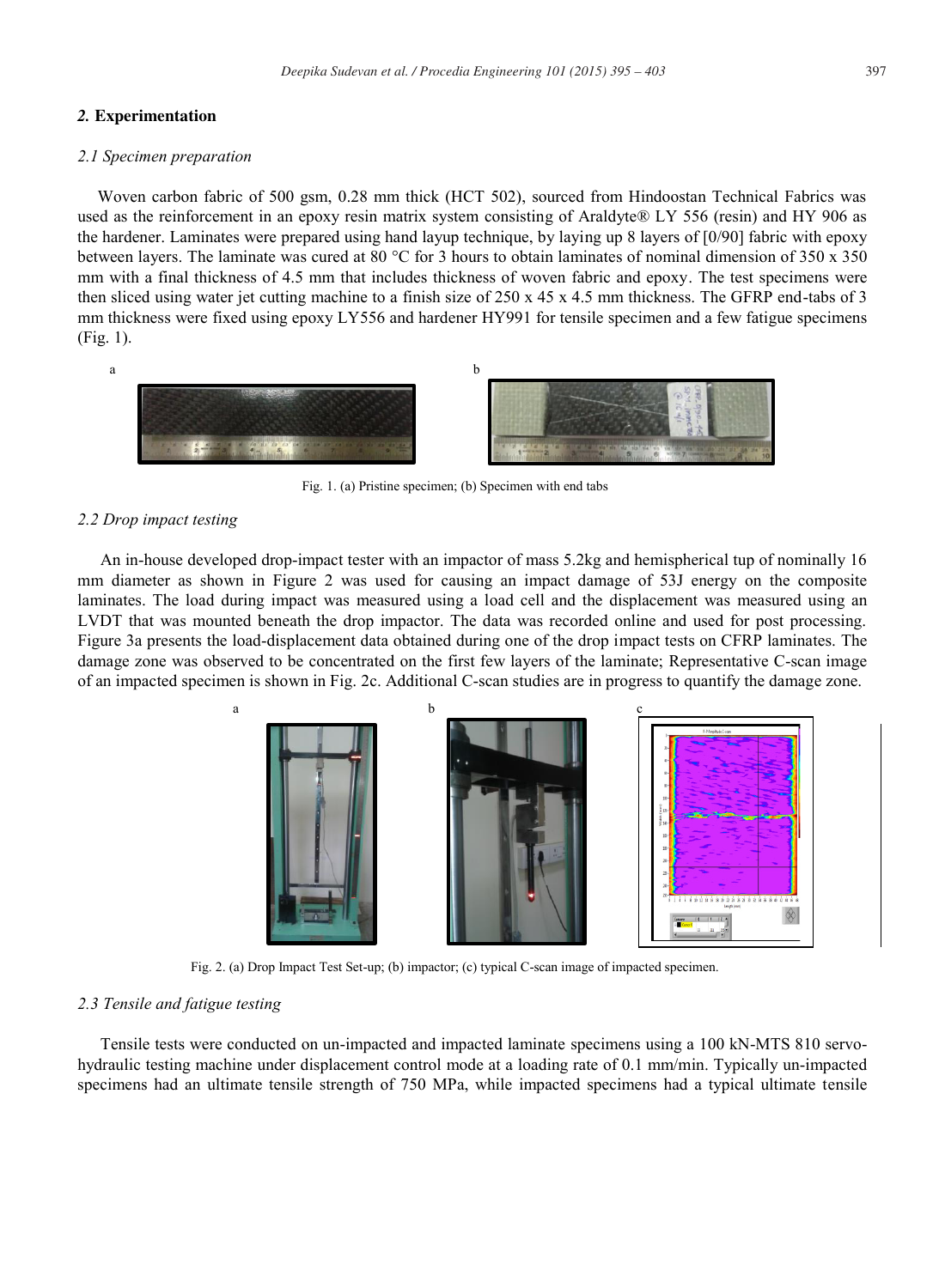strength of 202 MPa  $\left(\sim$  27 % of un-impacted ultimate tensile strength). Figure 3b shows the typical tensile test result for a post-impacted specimen.



Fatigue tests were conducted on the same MTS 810 servo-hydraulic machine under constant amplitude (CA) sinusoidal waveform cycling at a stress ratio (R) of 0.1 at a cyclic frequency of 5 Hz as per the test matrix shown in Table 1. The load, displacement data during fatigue test was continuously monitored for post processing of stiffness. In case of constant amplitude fatigue testing, test was stopped after a run-out criterion of  $10^6$  cycles.

| Table $1 - Test$ parameters for fatigue cycling |                     |               |                  |                       |
|-------------------------------------------------|---------------------|---------------|------------------|-----------------------|
| Sl. No.                                         | Specimen Condition  | Load Range    | Stress range     | <b>Test Condition</b> |
|                                                 |                     | (kN)          | (MPa)            |                       |
|                                                 | Un-impacted         | $4.5 - 45$    | $22.2 - 222.2$   | <b>CA</b>             |
| $\overline{c}$                                  | Un-impacted         | $6.0 - 60$    | $29.63 - 296.3$  | <b>CA</b>             |
| 3                                               | Un-impacted         | $7.5 - 75$    | $37 - 370.37$    | <b>CA</b>             |
| 4                                               | Impacted $(a)$ 53 J | $1.2 - 12$    | $5.9 - 59.26$    | <b>CA</b>             |
| 5                                               | Impacted $(a)$ 53 J | $1.8 - 18$    | $8.88 - 88.88$   | <b>CA</b>             |
| 6                                               | Impacted $(a)$ 53 J | $2.25 - 22.5$ | $11.11 - 111.11$ | <b>CA</b>             |
| 7                                               | Impacted $(a)$ 53 J | $2.4 - 24$    | $11.85 - 118.5$  | <b>CA</b>             |
| 8                                               | Impacted $(a)$ 53 J | $2.6 - 26$    | $12.84 - 128.4$  | <b>CA</b>             |
| 9                                               | Impacted $(a)$ 53 J | $0 - 24$      | $0 - 118.5$      | <b>FALSTAFF</b>       |

The programmed FALSTAFF spectrum as detailed in Ref. 13 was applied on one of the specimens to evaluate the fatigue performance under spectrum loading. The 18 major loads of FALSTAFF spectrum were retained in their original order and all minor loads were converted as equivalent block of marker loads as per Table 2 and the same was applied after every major load. All negative loads were truncated to zero for the FALSTAFF spectrum loading. As the specimens were tested without anti-buckling guides, the laminate strength and stiffness in compression loading was not adequate, hence, all FALSTAFF experiments were conducted under tension-tension loading.

#### **3. Results**

The stiffness of pristine specimens before fatigue cycling was estimated from the first cycle of fatigue loading and is used as a reference for each stress level of fatigue testing. This defines the initial stiffness of the specimen. Stiffness data at periodic intervals of cycles was estimated from unloading segment of load-displacement data over a window of 90-50% of maximum stress applied during fatigue cycling. In case of FALSTAFF spectrum loading, stiffness data was estimated over the window of 85-50% maximum stress for a single cycle of constant amplitude cycle that was applied immediately every block of 200 flights loading of FALSTAFF spectrum.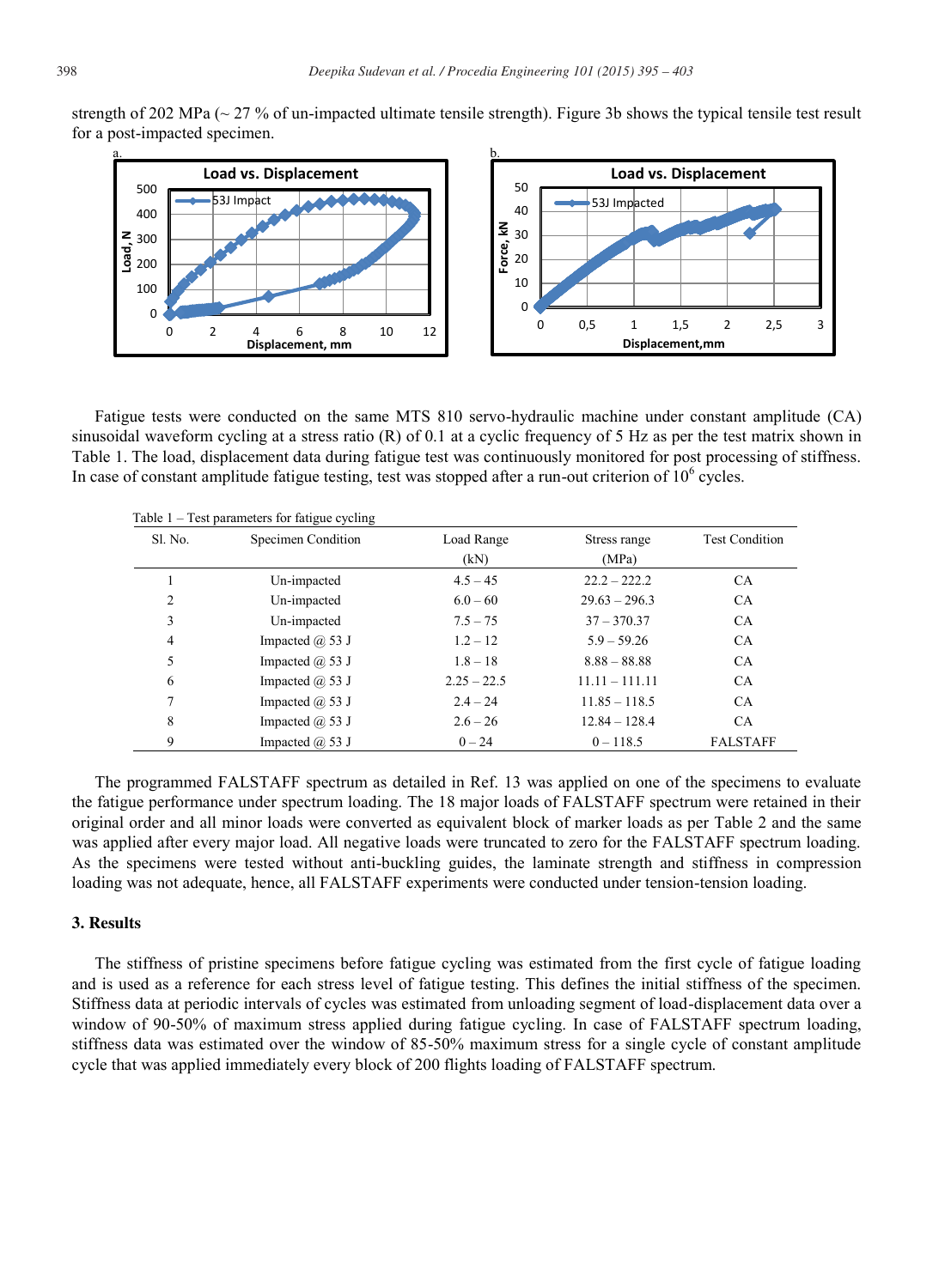|        | -                | . .          | .             |
|--------|------------------|--------------|---------------|
| Sl.No. | $P_{\text{max}}$ | $P_{min}$    | No. of cycles |
|        | 83%              | $\mathbf{0}$ | ∸             |
| 2      | 75.5%            | 0            | 4             |
|        | 70%              | 0            | 10            |
| 4      | 65.5%            | 4.21%        | 17            |
|        | 58%              | 8.15%        | 35            |

Table 2 – Marker block loading between 18 major loads of FALSTAFF spectrum (Programmed FALSTAFF) [13]

Figure 4 shows the stiffness (K) versus number of cycles graph for the impacted and un-impacted CFRP specimens tested under constant amplitude loading and FALSTAFF spectrum loading. 10<sup>6</sup> cycles was considered as criterion for test run-out. The stiffness of specimens as estimated from unloading compliance was found to vary over a small range for both impacted and un-impacted specimens; higher stiffness values were found for fatigue tests with lower peak loads, both for impacted and un-impacted specimens. This could be due to the non-linear nature of stressstrain response of the laminate; higher non-linearity in stress-strain response sets in with increased loads.



Fig. 4 Stiffness variation with Cycles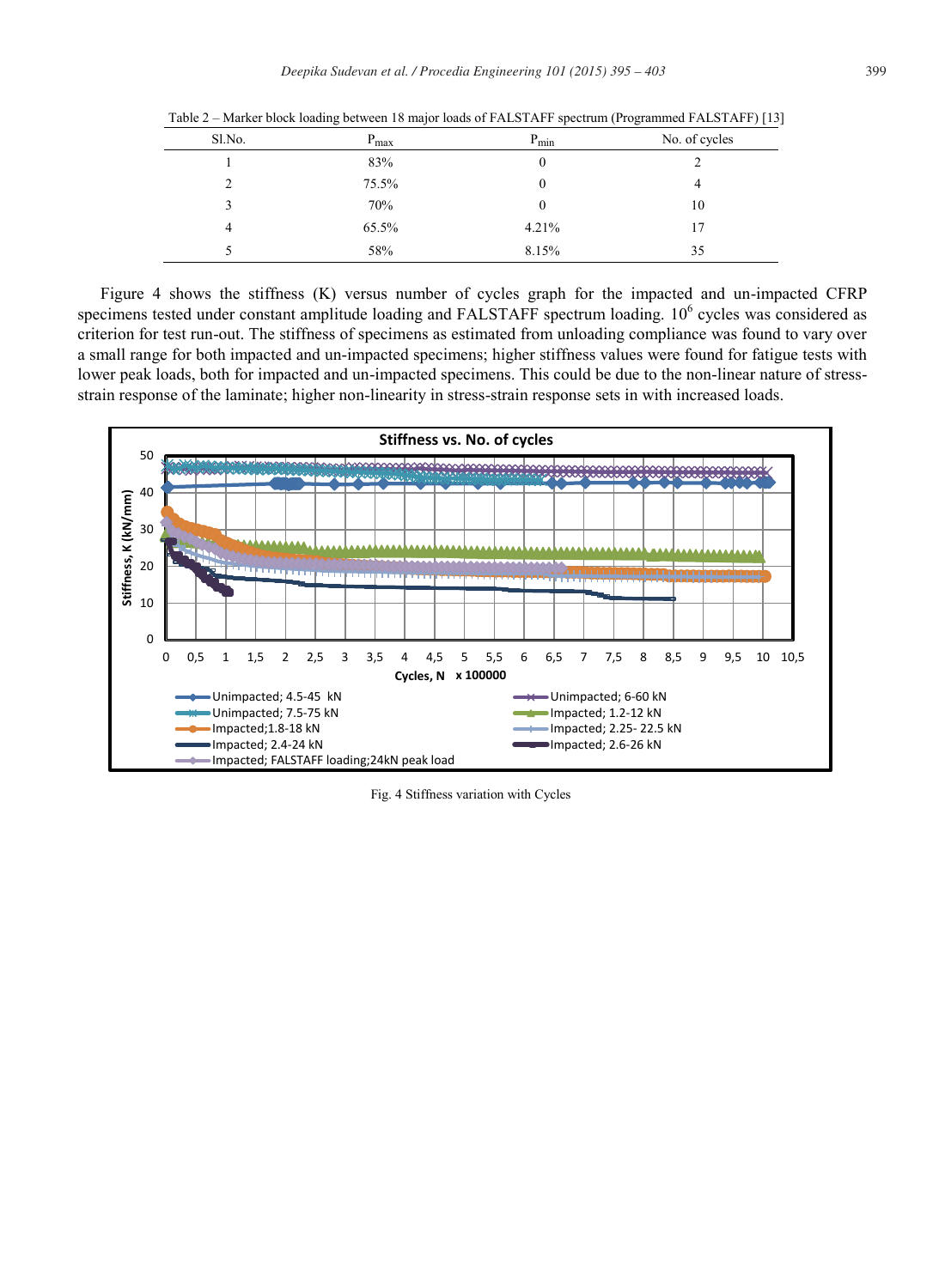

Fig. 5 S-N curve for CFRP specimens



Fig. 6 Normalized stiffness vs. Normalized life graph

Figure 5 presents the maximum stress vs. cycles to failure for impacted and un-impacted CFRP specimens under constant amplitude loading. It can be inferred that after impact damage, the stress for a given failure cycles has decreased by three times (~ 120 MPa and 370 MPa for a failure life of 800000 cycles). There is a significant reduction in fatigue strength due to prior impact damage. This reduction is comparable to the reduction in static strength loss due to impact loading (27% of UTS of un-impacted specimens for post impacted specimens). This also points to the possibility of deriving post-impact fatigue strength from static tensile tests. The stiffness data was normalized to stiffness prior to fatigue cycling and cycles data was to failure life (or  $10<sup>6</sup>$  cycles in case of run-out tests). Figure 6 presents the normalized stiffness  $(K/K_0)$  versus normalized cycle  $(N/N_f)$  data for all specimens tested. It can be inferred from the two figures that the stiffness varies as three regions: initial rapid decrease, followed by steady state and final drop in stiffness prior to failure. Figure 7 presents the graph of maximum cyclic stress level versus life fraction at which the steady state stiffness response was observed  $(N/N_f \omega)$  K rate). It may be noted that steady state stiffness response indicates the region where the transverse cracking commences. It is observed that higher number of cycles is required for the on-set of steady state stiffness for specimens subjected to higher levels of stresses in both the specimen conditions (impacted, un-impacted).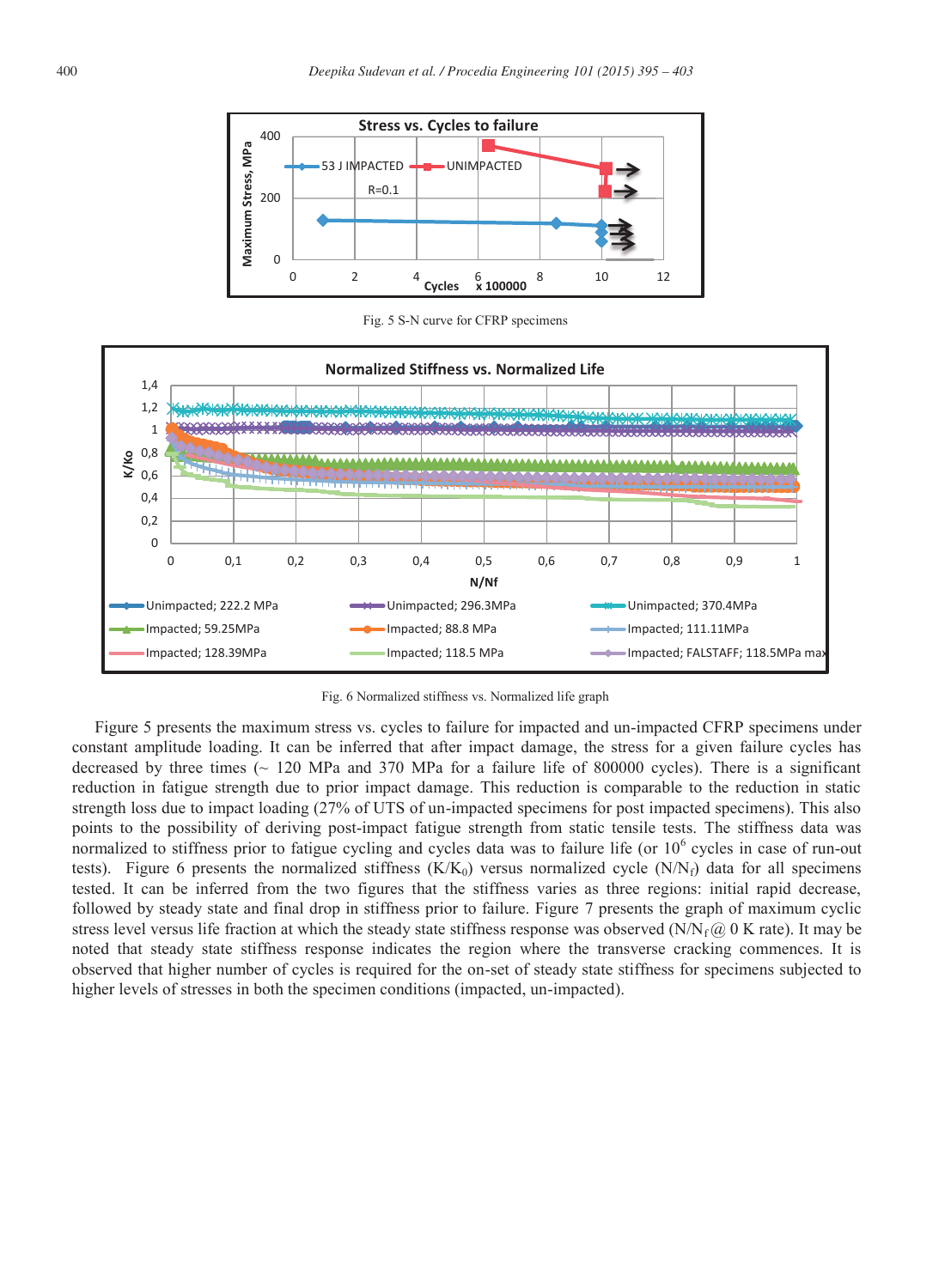

Fig. 7 Comparison of Stress vs. Normalized Life for impacted and un-impacted specimens

Figure 8 presents the variation of rate of change of stiffness (first derivative of stiffness with cycles of loading) versus cycles of loading for specimens tested at same peak stress under constant amplitude loading and FALSTAFF spectrum loading. It is observed that the onset of transverse cracking in case of FALSTAFF spectrum loading is earlier when compared to constant amplitude loading. Figure 9 presents the comparison of normalized stiffness (ratio of stiffness after 2500 cycles to stiffness prior to fatigue cycling) as a function of normalized stress (% of ultimate tensile strength prior to fatigue cycling) for un-impacted and impacted specimens. It is noted that with the increase in fatigue stress level, the stiffness of impacted specimen decreases, possibly due to the deterioration of material due to micro-cracks. In case of un-impacted specimen, the stiffness does not show much of degradation – on the contrary, there is a marginal increase in stiffness with applied stress level, which could be due to the strain hardening nature of the polymer-matrix system. As all constant amplitude fatigue tests were conducted at a fixed cyclic frequency of 5 Hz, one could not ascribe the change in stiffness to strain rate effects.



Fig. 8 Variation of Rate of Change of Stiffness versus Cycles



Fig. 9 Normalized Stiffness variation with Normalized Stress fraction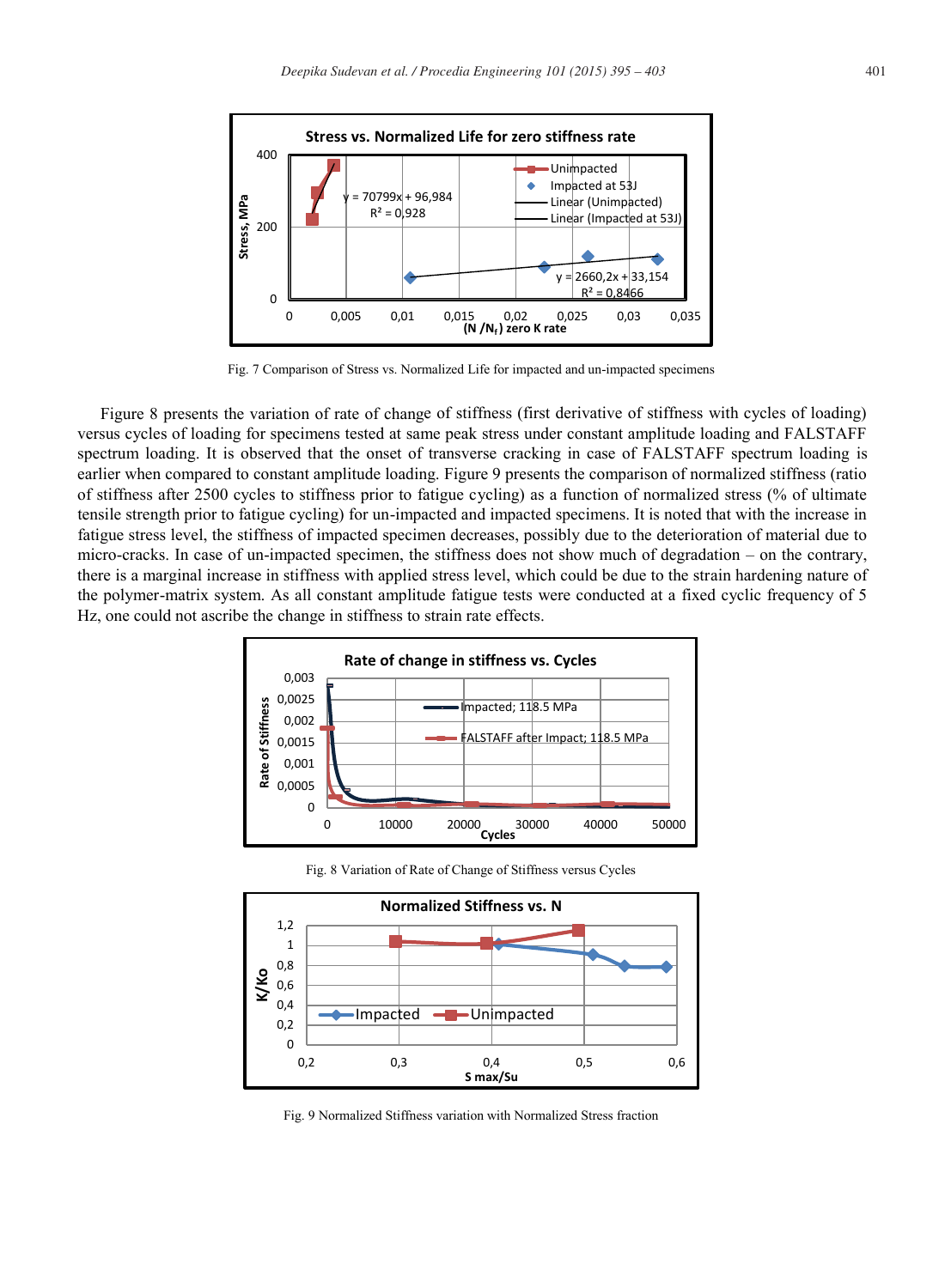

Fig. 10 Stiffness degradation comparison between VA and CA loading

Figure 10 presents the comparison of stiffness degradation for two tests conducted at the same maximum stress level – one from constant amplitude loading and another from FALSTAFF spectrum loading. It is observed that the stiffness degradation during FALSTAFF spectrum loading is much less compared to the constant amplitude loading. The steady state stiffness value under FALSTAFF spectrum loading was observed to be about 70% of the stiffness value during constant amplitude loading. This could be due to the fact that FALSTAFF spectrum loading has several cycles of small amplitude that are much less damaging on the composite specimen. Further studies are in progress to characterize the damage through ultrasonic C-scan, electron microscopy and to understand the effect of loading sequence on fatigue damage in composite laminates.

#### **4. Summary**

This paper presented the results of fatigue testing on woven mat CFRP laminates subjected to constant amplitude loading before and after impact damage and under FALSTAFF spectrum loading after impacting the specimens with drop weight impactor. The loss of stiffness as a function of applied cycles was continuously tracked and is used to observe the three regions of damage, viz., on-set of transverse cracking, de-lamination and final failure. It is observed that there is greater degradation in stiffness with applied stress levels for impacted specimens compared to un-impacted specimens. The stiffness degradation is higher in case of constant amplitude loading compared to FALSTAFF spectrum loading for specimens tested at same peak stresses.

#### **Acknowledgments**

The authors thank the support received from various colleagues within the Institute and well-wishers for this study.

#### **References**

[1] Wharmby, A. W., Ellyin, F., Wolodko, J. D., Observations on damage development in fibre reinforced polymer laminates under cyclic loading, International Journal of Fatigue 25 (2003) 437–446.

[2] Highsmith, A., L. Reifsnider. K. L, Stiffness reduction mechanisms in composite laminates, in: Reifsnider KL (Eds.), Damage in Composite Materials, ASTM STP 775, American Society for Testing and Materials, 1982, pp.103–117.

[3] Camponeschi, E.T., Stinchcomb, W. W., Stiffness reduction as an indicator of damage in graphite/epoxy laminates, composite materials. In: Testing and Design (Sixth Conference), ASTM STP 787, Philadelphia, PA: American Society for Testing and Materials, 1982, pp 225-246.

[4] Talreja, R., Transverse cracking and stiffness reduction in composite laminates, J. Composite Material 19 (1985) 355-375.